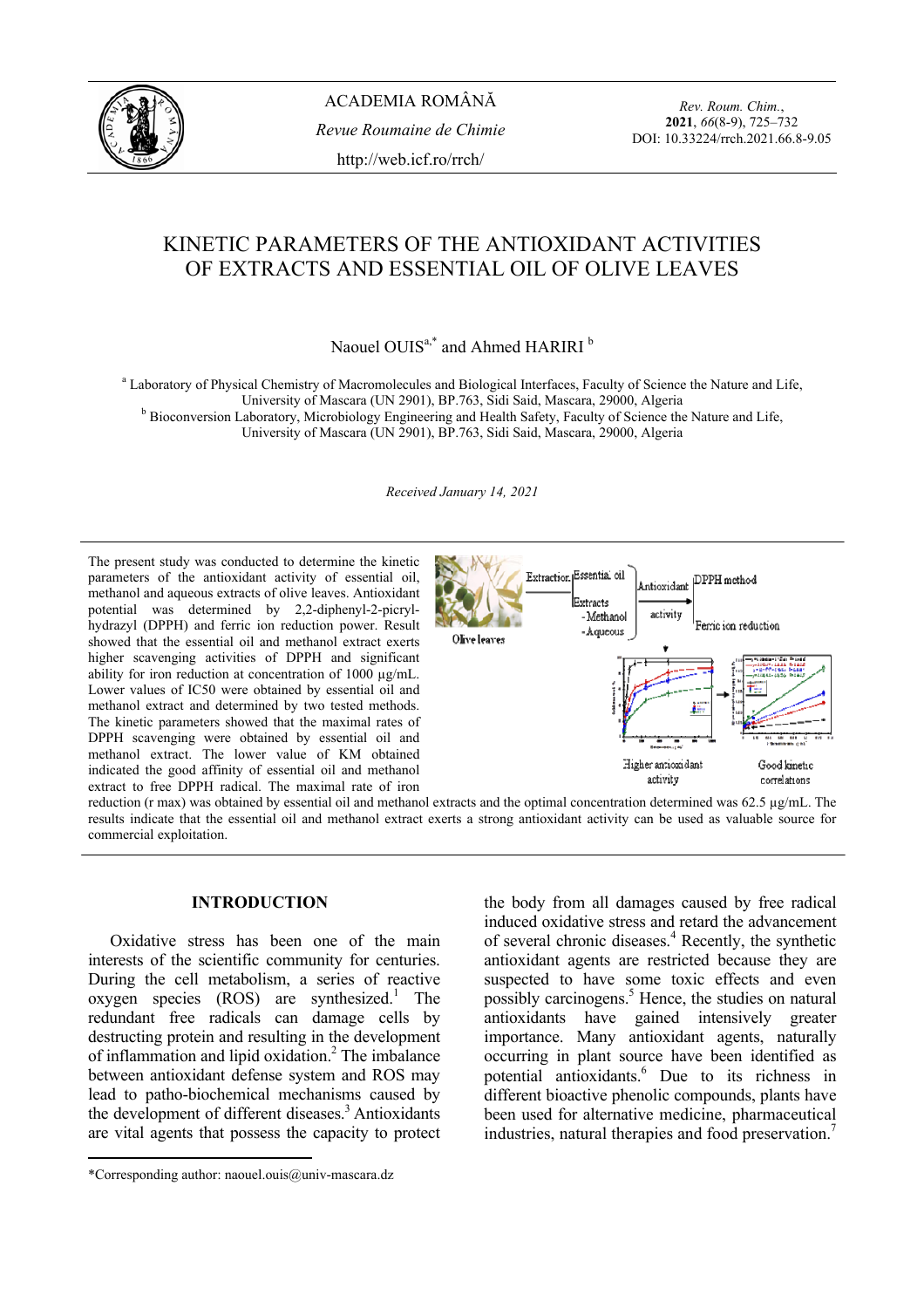It has long been acknowledged that some plant essential oils exhibits antioxidant activity and it is necessary to investigate those plants scientifically.<sup>8</sup>

 The olive tree (*Olea europaea* L.) deriving from the Mediterranean region, belongs to the Oleaceae family, is one of the oldest fruit tree cultivated for its edible fruits as table olives and for extraction of olive oil.<sup>9</sup> Olive fruit extracts are used as food additives, nutrition supplements and medicinal ingredients.10 The total polyphenol content in olive leaves is higher than that in olive fruits, however, the use of olive leaves is lower, compared to that of olive fruits.<sup>1</sup> During olive tree cultivation, the pruning step generates an important quantity of olive leaves, which are commonly used as animal feed, and which could also be used as a source of antioxidants.11 Several methods were used for evaluation of the antioxidant activity; however, the most utilized approaches are based on scavenging DPPH level %, variation of optical density or calculation of IC50 (concentration of substrate that inhibits 50% of the DPPH radicals present in the reaction medium). To the best of our knowledge, the present study is the first to report the determination of the kinetic parameters to explain the affinity of the antioxidant to inhibit the free radical and mechanism of action of the tested natural antioxidant. Hence, present study was carried out to determine the antioxidant activity of essential oil of olive leaves, methanol and aqueous extracts of olive leaves and determination of the kinetic parameters of the reactions.

### **EXPERIMENTAL**

**Chemicals substances:** All chemicals and solvents (analytical grade) were purchased from Sigma Aldrich (Munich, Germany), unless otherwise specified.

**Plant material:** Olive leaves used in current study were collected from an olive orchard located in the region of Mohammedia, Mascara (North-West of Algeria) during Mars 2020. The olive leaf was the most used in traditional medicine in the region. The specie was identified taxonomically and authenticated by botanist at SNV faculty, University Mustapha STAMBOULI of Mascara. The leaves were washed with tap water to remove all impurities and then with distilled water. The samples were dried in darkness at room temperature and chopped into small particles to increase the surface of diffusion.

**Extracts preparation:** The dried leaves were made into fine powder of 40 mesh size using the pulverizer. 10 grams of leaves were macerated in hydromethanolic solution (methanol/water  $70:30 \text{ v/v}$ ) at ratio of 1:10 (w/v) with magnetic stirring overnight at room temperature.<sup>12</sup> This soaking was repeated three-folds by renewing the solvent every 24 hours and then maceration of each solvent was combined. The hydromethanolic extract was recovered after filtration through Whatman No.41 filter paper and concentration in a rotavapor (Buchi Labortechnink AG, Postfach, Switzerland). For preparation of aqueous extract, 10 grams of leaves powder were macerated in 100 mL of distilled water at ratio of 1:10 (w/v) with magnetic stirring overnight at room temperature. This operation was repeated three-folds and then combined. The aqueous extract was recovered after filtration through Whatman No.41 filter paper. The two concentrated extracts were used for *in vitro* determination of antioxidant activity.

**Isolation of essential oil:** 100 grams of olive leaves in 500 mL of distilled water were submitted to hydro-distillation for 3 hours, using a Clevenger-type apparatus (ST15 OSA, Staffordshire, UK) until total recovery of oil. The extracted essential oil was dried over anhydrous sodium sulfate. In order to preserve it original quality, the oil was stored at 4 °C until tested in an opaque glass bottle sealed. The essential oil yield was evaluated by gravimetric method and expressed in terms of % (w/w ratio between the weight of the obtained oil and the weight of the leaves to be treated). The purity of essential oil was assessed by measurement of physic-chemical indices were evaluated according to the European Pharmacopoeia.<sup>13</sup> The pH was measured by using a digital pH meter apparatus and density by density meter. The relative density  $(d_{20}^{20})$  was determined, which refers to the ratio of mass of the liquid sample and the mass of water, both at 20 °C. Pycnometers were used according to the amount of the essential oil available. The refraction index was evaluated in a refractometer using sodium light of wavelength of 589.3 mm (D ray), which was adjusted with distilled water (refraction index of 1.3330), the samples being kept at 20 °C. The rotatory power was measured by using a polarimeter. The miscibility with ethanol is the volume of ethanol needed to solubilize one volume of the essential oil  $(v/v)$ . For evaluation of the acid index, a solution of m in (mg) of essential oil was mixed with 5mL of 95% ethanol and 5 drops of phenolphthalein 0.2%. This solution was neutralized with an ethanolic solution 0.1 M of KOH. The titration is over when the pink color begins to appear and persists for at least 15 seconds, we note the volume V in (mL) of the KOH solution that causes this color change and it was calculated by using the following formula:

$$
Ia = \frac{5.61xV}{m} \tag{1}
$$

where: Ia (acid index), V (volume in mL of the used KOH solution), m (mass of the sample test in gram).

For determination of the saponification index, in a 250 mL monocolumn flask equipped with a reflux condenser, the test sample m (mg) was mixed with 25 mL of 0.5 M alcoholic potassium hydroxide and a few glass beads. The refrigerant was adapted and refluxed for 30 minutes and 1 mL of phenolphthalein was added to the solution. The latter was titrated immediately with 0.5 M hydrochloric acid (sample test). The blank test was carried out under same conditions (blank test). The saponification index was calculated by using the following formula:

$$
Is = \frac{(Vt - Ve)xC.HClxM.KOH}{m}
$$
 (2)

where: (Is) saponification index, (Vt) volume in mL of HCl 0.5 M poured (blank test), (Ve) volume in mL of HCl 0.5M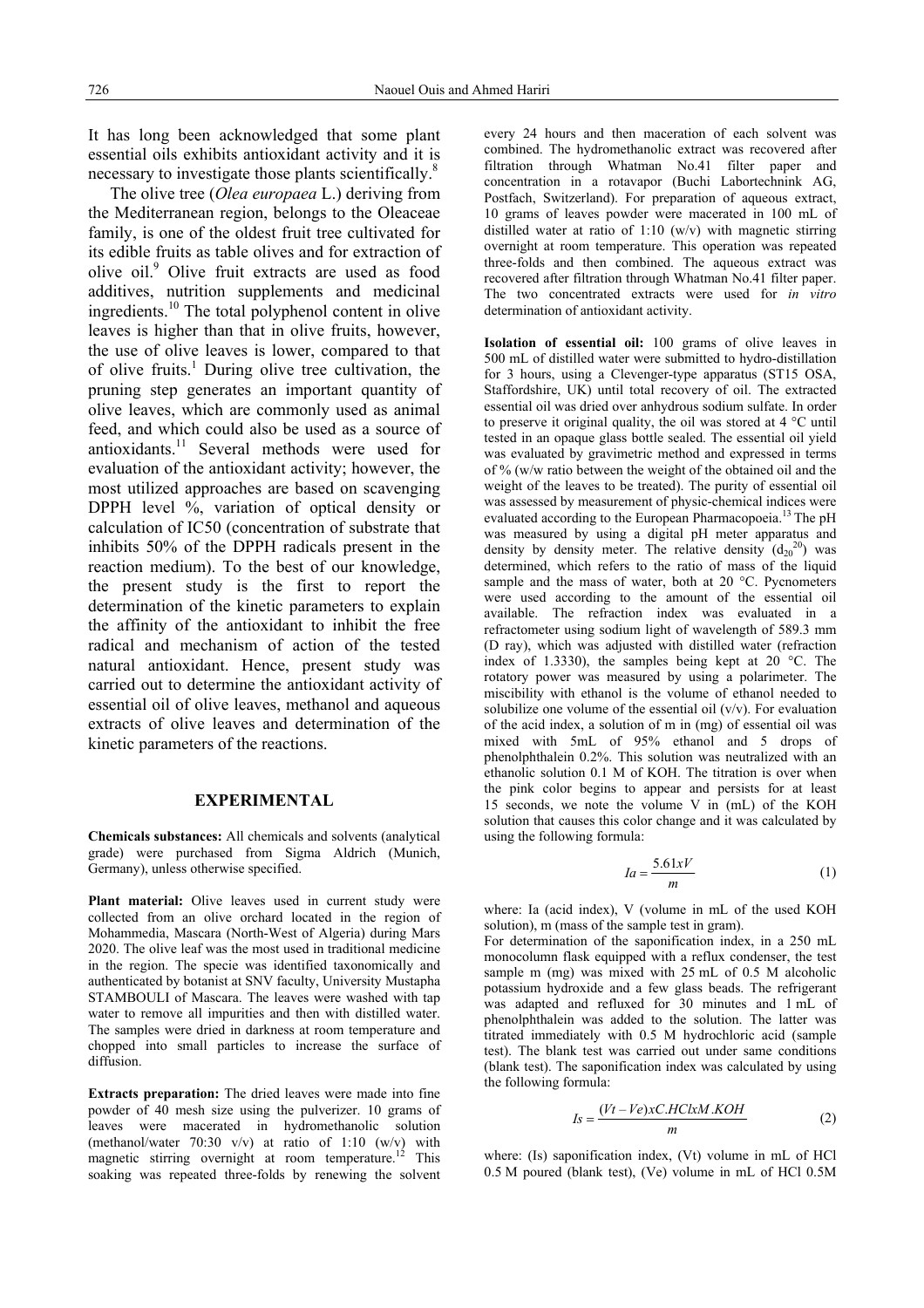poured (sample test), (C.HCl) concentration of HCl in mol/L, (M.KOH) molar mass of KOH (56.10 g/mol, (m) mass of the sample test in gram. The ester index (Ie) was calculated from the saponification index (Is) and the acid index (Ia) according to the formula:

$$
Ie = Is - Ia \tag{3}
$$

 For determination of iodine value, in a 500mL volumetric flask, one gram of oil sample was mixed with 15mL of carbon tetrachloride and 25mL of Wijs solution. The flask was stoppered and swirled to ensure complete mixing. The sample was then placed in the dark for 30 minutes at room temperature. The flask was removed from storage and 20 mL of 10% potassium iodide (KI) solution added, followed by 150mL of distilled water. The mixture was titrated with  $0.1N$  thiosulphate  $(Na<sub>2</sub>S<sub>2</sub>O<sub>3</sub>)$  solution adding gradually and with constant and vigorous shaking until the yellow colour had almost disappeared. 1.5mL of starch indicator solution was added and the titration was continued until the blue colour disappeared. A blank determination was conducted simultaneously. The peroxide present was evaluated by titration against thiosulphate in the presence of KI using starch as an indicator.

where: A control: absorbance of the control containing all reagents except the oil or extract, A sample: absorbance of the sample (presence of the essential oil or extract).

The IC50 was estimated from the inhibition level, % versus concentration plot, using a non-linear regression algorithm.

*Ferric ion reduction:* The ferric ion reduction power of tested samples was determined by using the potassium ferricyanide-ferric chloride method described by Yildirim *et al.*15 1mL of each tested sample at different concentrations was mixed with 2.5 mL of 0.2 M phosphate buffer pH 6.6 and 2.5 mL of potassium ferricyanide solution  $K_3Fe(CN)_6$ , 1 %. After incubation for 20 min at 50 °C, 2.5 mL of trichloroacetic acid 10% was added and the reaction mixture was centrifuged for 10 min at 3000 rpm (Sigma labrzentrifugen D-37620 Osterode am Harz, Germany). An aliquot of 2.5 mL of the supernatant from each mixture was mixed in a test tube with 2.5 mL of distilled water and 0.5 mL of ferric chloride solution (0.1%) prepared freshly in distilled water. After 20 min of reaction time at 35 °C, the absorbance was recorded at 700 nm against a blank that contains all reagents except the essential oil (or extract) solutions and ferric chloride. The

#### **Evaluation of the antioxidant activity**

*DPPH free radical-scavenging activity:* The antioxidant potential was evaluated in terms of hydrogen donating or radical-scavenging capacity, using the stable free radical 2,2 diphenyl-1-picrylhydrazyl (DPPH) as a reagent. The capacity of the sample to scavenge DPPH was assessed by using the method as described by Shen *et al.*<sup>14</sup> with some modifications. The samples to be tested for their antiradical activities were prepared in methanol to achieve the concentration of 1 mg/mL. Dilutions were made to obtain concentrations of 500, 250, 125, 62.5, 31.25, 15.62, 7.81, 3.90, 1.99, and 0.97µg/mL. A volume of 50µL of each solution was added to 1950 $\mu$ L of methanol solution of DPPH (6.10<sup>-5</sup> M) as free radical source. The mixtures were stirred vigorously for 30 seconds and then incubated in the dark for 30 min at room temperature. The absorbance was measured using UV/Vis spectrophotometer model Hitachi 4-2000 at 517 nm against pure methanol. Ascorbic acid was used for comparison as positive control. Lower absorbance of the reaction mixture indicated higher free radical-scavenging activity. The inhibition level, % of DPPH was determined using the equation:

#### Acontrol-Asample 100 DPPH radical scavenging activity, % =  $(4)$ Acontrol

control was achieved by different concentrations of ascorbic acid. Higher absorbance of the reaction mixture indicated higher ion reduction power. The concentration providing 0.5 of absorbance (IC50) was estimated by plotting absorbance at 700 nm against the corresponding sample concentration.

#### **Evaluation of the kinetic parameters**

*Kinetic parameters for DPPH assay:* This approach consists to considering the reaction of inhibition of the free radical DPPH by an antioxidant as a chemical reaction similar to the enzymatic reaction. In an enzymatic reaction the maximum reaction rate (r max) and the affinity of the substrate for the enzyme (Km) are determined graphically by the relationship of Lineweaver and Burk. In the reaction of DPPH with the antioxidant, the free radical DPPH inhibition level, % can be considered as the initial rate of reaction. So the plotting of the curve of 1/free radical DPPH scavenging,  $\% = f$ (1/concentration of tested antioxidant) linear regression makes it possible to graphically determination of the kinetic parameters (r max and Km).



*Kinetic parameters for ferric reduction power assay:* The ferric reducing power assay is often used to estimate the capacity of tested antioxidant to donate an electron or hydrogen to form more stable product. The evaluation of the ferric reducing antioxidant was based on the reduction of  $Fe<sup>+3</sup>/ferriccyan$  complex to the ferrous form in the presence of antioxidants in the tested samples. The  $Fe<sup>+2</sup>$  were then monitored by measuring the formation of Perl's Prussian blue at 700 nm. In fact, it is widely accepted that higher absorbance at 700 nm is correlated to reducing power. In this method the intensity of the absorbance is proportional to the iron reduction reaction. Plotting the optical density (OD) = f (concentration of antioxidant) curve indicates the power of an antioxidant to reduce iron. The first derivative of this curve

gives the rate of the reduction of iron. To have this rate we draw the curve: difference of optical density (dOD) versus difference of concentration of antioxidant plot (dC), using a non-linear regression algorithm.

$$
d\mathcal{D}D = f(dC) \tag{6}
$$

$$
OD2 - OD1 = f(C2 - C1)
$$
 (7)

*Data analysis:* All determinations were conducted in triplicates and results for each measured parameter were expressed as mean  $\pm$  SD. Data were statistically determined by analysis of variance ANOVA using the level significance (*P<0.05*) using Microsoft Excel and SPSS statistics software 8.1.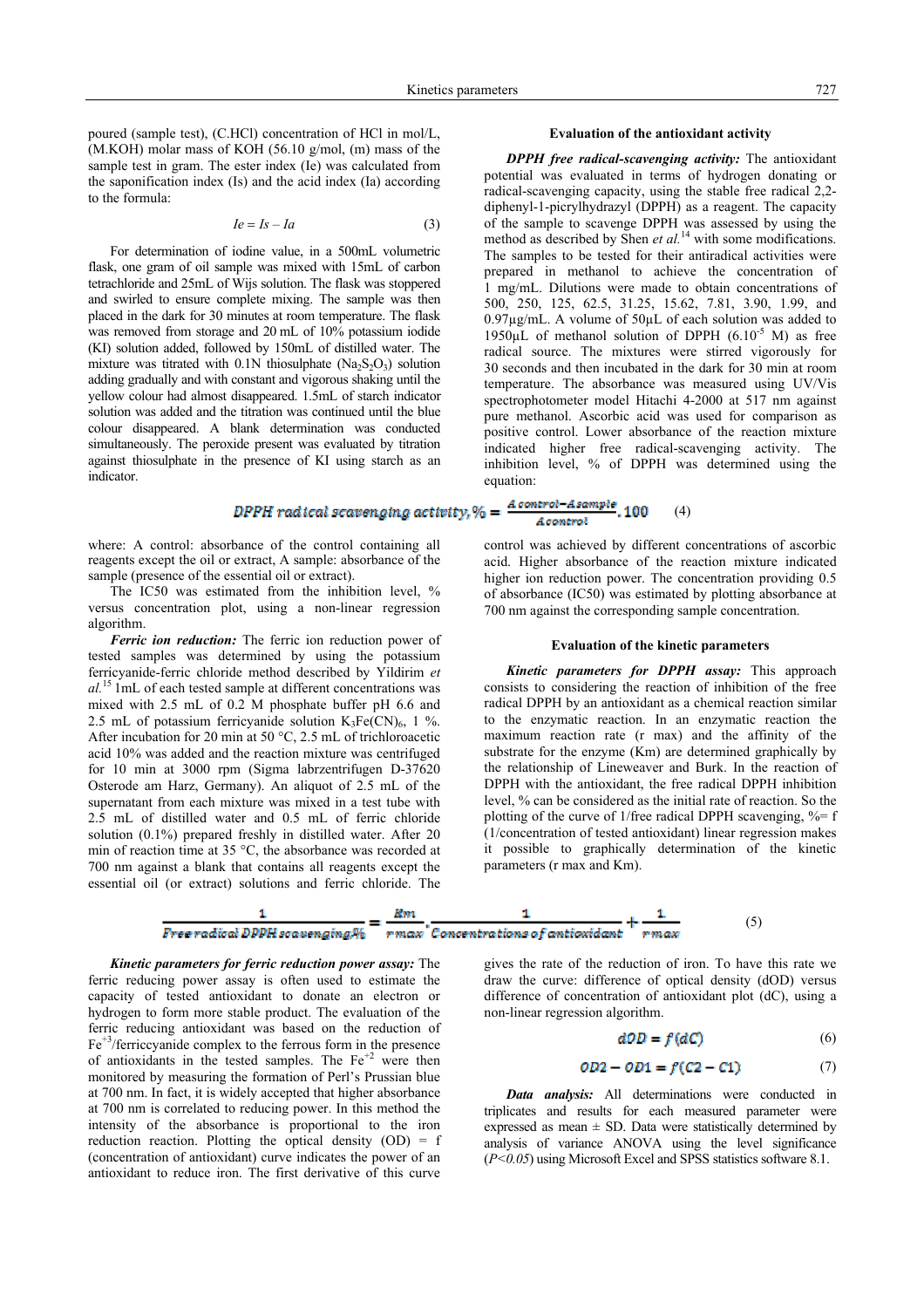## **RESULTS AND DISCUSSION**

**Physic-chemical characterization of olive leaves essential oil:** Olive leaves essential oil was characterized by a limpid liquid aspect, volatile, mobile, with light green colour, strong and fresh smell. This oil was marked by a yield of  $0.9 \pm$ 0.3%. The physic-chemical characterization (pH 5.1  $\pm$  0.2, density at 20 °C 0.84  $\pm$  0.02 g/mL, relative density  $0.91 \pm 0.01$  g/g, refractive index at 20 °C 1.355  $\pm$  0.002, rotatory power +5.32  $\pm$  0.12, miscibility with ethanol at  $96\%$  1:9 (v/v), acid index  $17.362 \pm 0.010$  mg KOH/gEO, ester index 115.171  $\pm$  0.030 mg KOH/gEO at 20 °C, saponification index  $134.20 \pm 0.04$ , peroxide index  $12 \pm 0.3$  meg O2/KgEO, carbonyl index  $146.31 \pm 1.5$ 0.02, and iodine number  $2.9 \pm 0.3$  showed the good quality of the studied oil.

### **Antioxidant capacity of extracts and essential oil of olive leaves**

*DPPH free radical-scavenging capacity:* DPPH is free radical that provides information about the ability of the antioxidant agent to inhibit oxidative cell damages by preventing reactive radical species from attacking key bio-compounds in biological and food systems.<sup>16</sup> It is frequently used to evaluate the antioxidant activity. As shown in Fig 1, the antioxidant potential was directly correlated to the concentrations used. The ascorbic acid (positive control) displayed the higher scavenging activity of DPPH radical  $96.3 \pm 0.2\%$ at concentration of 1 mg/mL, folowed by essential oil 88.0  $\pm$  0.1%, then methanol extract 84.0  $\pm$  0.2% and aqueous extract  $63.2 \pm 0.3\%$  at same concentration.

Recent studies have conducted to evaluate the antioxidant compounds derived from leaves and fruit of olive trees, numerous fruits and vegetables, as well as medicinal and aromatic plants and spices.<sup>17</sup> Free radical scavenging capacity is strongly related to the abundance of polyphenol compounds. Recent research showed that the main constituents of phenolics compounds of olive leaves extracts determined by UPLC-MS/MS were as follows: apigenin, diosmetin, hydroxytyrosol, luteolin, oleanolic acid, oleuropein, and quercentin.18 Similar results obtained by using FPLC coupled with photo diode array detection (DAD) revealed six major polyphenolic compounds: oleuropein, verbascoside, luteolin-7- O-glucoside, apegenin-7-O-glucoside, hydroxytyrosol and tyrosol.<sup>19</sup> The methanol extract of olive leaves content a large quantity of phenol content 2.06  $CAE<sup>20</sup>$  This phenol content was mainly represented by polyphenols 41.77%, flavonoids 30.01%, soluble proteins 20.40% and free amino acids  $0.09\%$ , <sup>21</sup> According to the literature, the oleuropein and phenols are the main constituents present in olive leaves possessing high antioxidant  $\arcsin(2^2)$  The antioxidant capacity of hydroxyl compounds in olive leaf extract could be related to the abundance of the hydroxyl groups in their structure such as oleuropein, hydroxytyrosol, and luteolin-7-o-glucoside acid.<sup>23</sup> Presented results are in line with other studies suggested that olive leaves extracts are a source of antioxidants acting as radical scavengers. $16,17,22$  Similar results were obtained by several authors who describe that for a same plant organ, extracts obtained with methanol possess a higher antioxidant potential than those prepared with water. $20,24$  Certain studies suggests that the olive phenolics compounds of olive leaves exhibits a synergic behavior in the ability of elimination of free radical when mixed in the form of extract, superior to the vitamin C and  $E6<sup>25</sup>$ 

*Ferric ion reduction:* As shown in Fig 2, the reducing ability of tested samples increased in a concentration-dependant manner. According to the results, we note that significant ability for reducing iron, values observed by optical density (OD) of  $2.07 \pm 0.20$  for ascorbic acid, followed by 1.90  $\pm$ 0.10 for essential oil, then  $1.75 \pm 0.10$  for methanol extract and  $0.99 \pm 0.20$  for aqueous extract of olive leaves in the concentration of 1 mg/mL. The present work reveals that the essential oil and methanol extract of olive leaves possesses strong antioxidant capacities presumably due of its phytochemical constituents such as polyphenols and oleuropein.

The DPPH scavenging capacities of tested samples showed a good correlation with its reductive activities. These facts justify the medicinal use of the leaves for treatment of various diseases. This can be of valuable source in preservation of foodstuffs, drug products and cosmetics, where free-radical-mediated chain reactions result in lipid oxidation. These natural substances may also prove to have therapeutic capacity, as free radicals are believed to be involved in the pathogenic cascade of events in many maladies. Several authors have observed a direct correlation between antioxidant capacities and reducing power of certain plant extracts.<sup>26, 27</sup> The reducing capacity is generally associated with the presence of reductones. The antioxidant activity of reductones is based on the breaking of the free radical chain by donating a hydrogen atom.28 The marked antioxidant potential may be attributed to the abundance of polyphenols which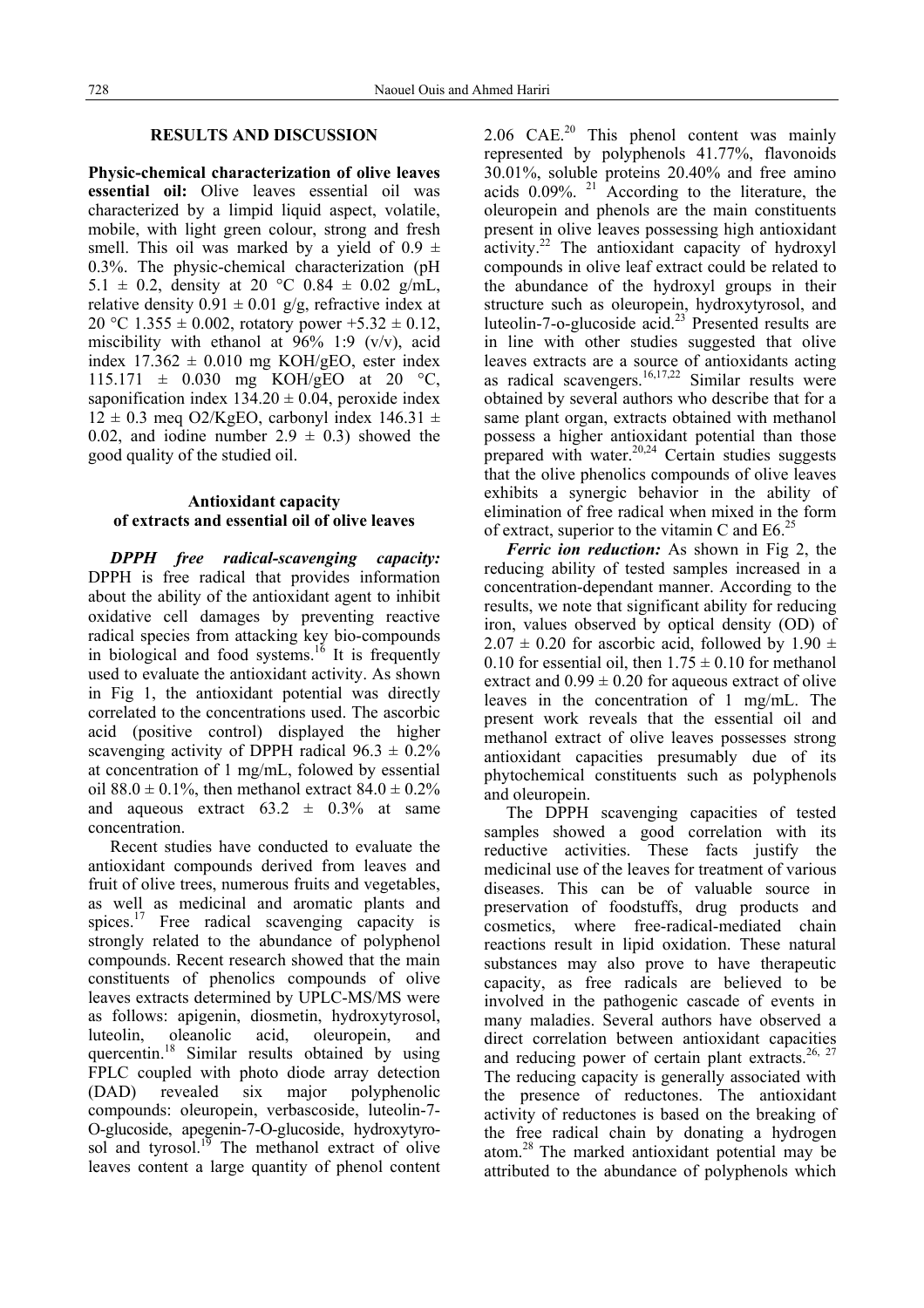may act as reductones to convert free radical into more stable products and terminate free radical chain reaction. Reductones are reported to react with certain precursors of peroxide, thus preventing peroxide formation.

*IC50 values:* The IC50 parameter frequently used to estimate the antioxidant capacity and is necessary for each sample to reduce 50% of DPPH radical concentration in a defined period of time, a low value of IC50 corresponds to a higher antioxidant capacity. It was used to classify antioxidant activity of tested sample in comparison with the standard.

As shown in Fig. 3, the ascorbic acid displayed a lower values of IC50:  $30 \pm 0.2$   $\mu$ g/mL (determined by DPPH method) and  $50 \pm$ 0.1 µg/mL (evaluated by iron reduction), followed by essential oil (70  $\pm$  0.1 µg/mL, 60  $\pm$  0.2 µg/mL), then mehanol extract (110  $\pm$  0.1 µg/mL, 80  $\pm$ 0.3  $\mu$ g/mL), and aqueous extract (400  $\pm$  0.4  $\mu$ g/mL,  $220 \pm 0.3$  µg/mL). Presented data of DPPH IC50 values are lower to those found by Abaza *et al.*<sup>22</sup>, who report that methanol extract exhibited IC50 of 170 µg/mL and water extract the value of 970 µg/mL. Several studies have demonstrated that the iron reduction ability of bioactive compounds is related to its antioxidant capacity.<sup>29, 30</sup>



Fig. 1 – Free radical-scavenging activities of ascorbic acid, essential oil (EO), methanol (Met Ex) and aqueous extracts (Aq Ex) of olive leaves. Values represent Mean ± SD; n=3; Confidence level *p*≤*0.05*.



Fig. 2 – Ferric reducing ability of ascorbic acid, essential oil (EO), methanol (Met Ex) and aqueous extracts (Aq Ex) of olive leaves. Values represent Mean  $\pm$  SD; n=3; Confidence level  $p \le 0.05$ .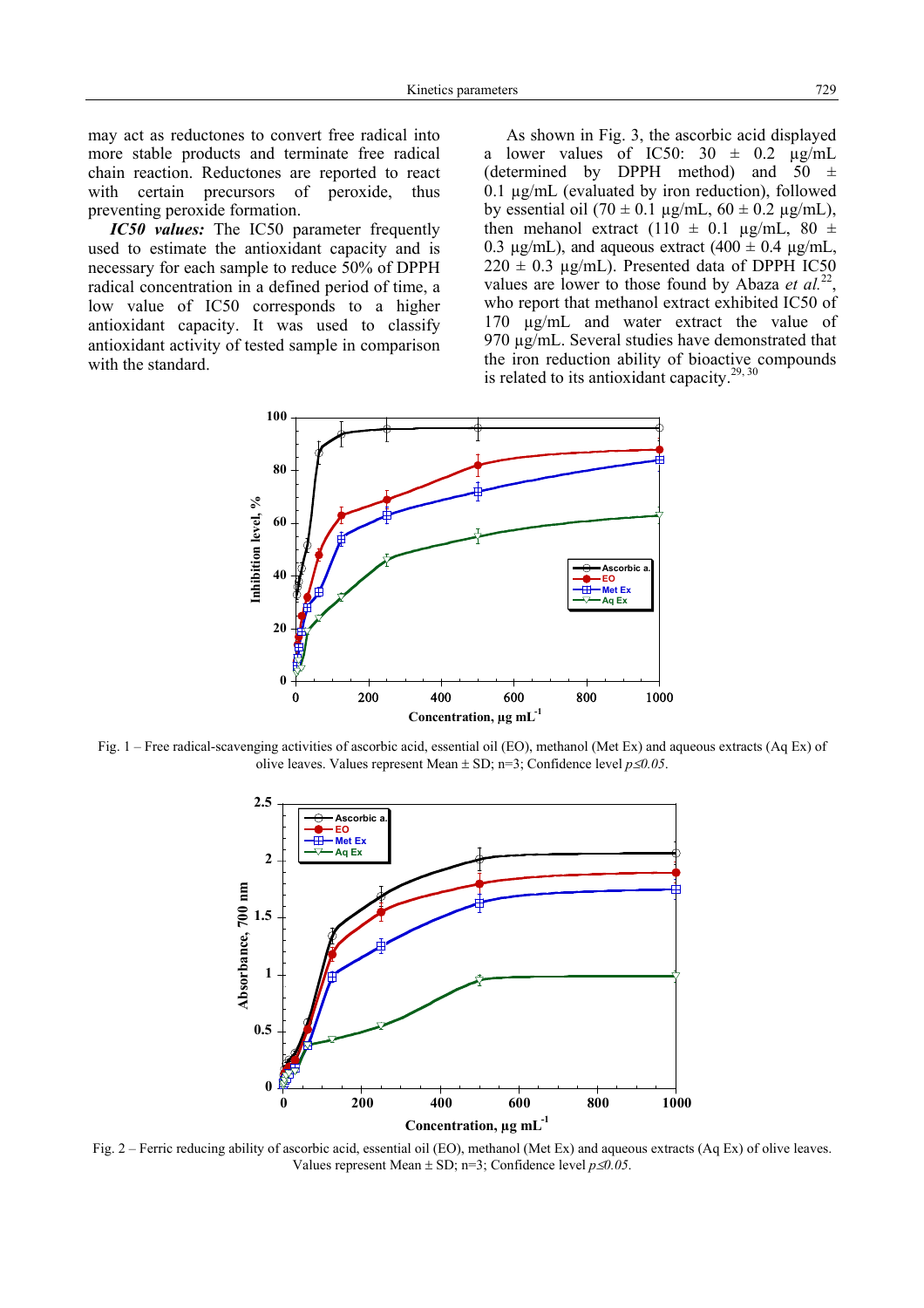

Fig. 3 – Values of IC50 obtained by ascorbic acid, essential oil (EO), methanol (Met Ex) and aqueous extracts (Aq Ex) of olive leaves using DPPH and Ferric ion reduction assays. Values represent Mean ± SD; n=3; Confidence level *p*≤*0.05*.

*Kinetic parameters of antioxidant activities:* As shown in Fig. 4 and Table 1, the ascorbic acid displayed the higher rate of DPPH scavenging (100%), followed by essential oil with rate of 79.107%, then methanol and aqueous extracts of olive leaves 68.948% and 49.014%. The affinity of tested antioxidant to the DPPH was estimated by determination of the KM. Ascorbic acid presents a lower concentration of Km (12.768 µg/mL) indicated higher affinity, followed by essential oil 28.718 µg/mL, then methanol extract 33.417 µg/mL and aqueous extract 40.464 µg/mL. Ascorbic acid, EO and methanol extract exhibited a higher rate of DPPH scavenging and have a good affinity to the DPPH compared to the aqueous extract.

| <b>K</b> K Equality C $\mu_{\text{max}}$ and K $\mu_{\text{min}}$ of tested antioxidants against free radical D $\mu_{\text{min}}$ |               |               |                  |                 |  |
|------------------------------------------------------------------------------------------------------------------------------------|---------------|---------------|------------------|-----------------|--|
| Attributes                                                                                                                         | Ascorbic acid | Essential oil | Methanol extract | Aqueous extract |  |
| $\mathbf{I}_{\text{max}}$                                                                                                          | 100           | 79.107        | 68.948           | 49.014          |  |
| Km                                                                                                                                 | 12.768        | 28.718        | 33.417           | 40.464          |  |
|                                                                                                                                    |               |               |                  |                 |  |

*Table 1*

Kinetic parameters (rmax and Km) of tested antioxidants against free radical DPPH



Fig. 4 – Correlation between (1/Free radical scavenging level, %) and (1/Concentrations of antioxidant agent, µg/mL) of ascorbic acid, essential oil, methanol and aqueous extracts of olive leaves.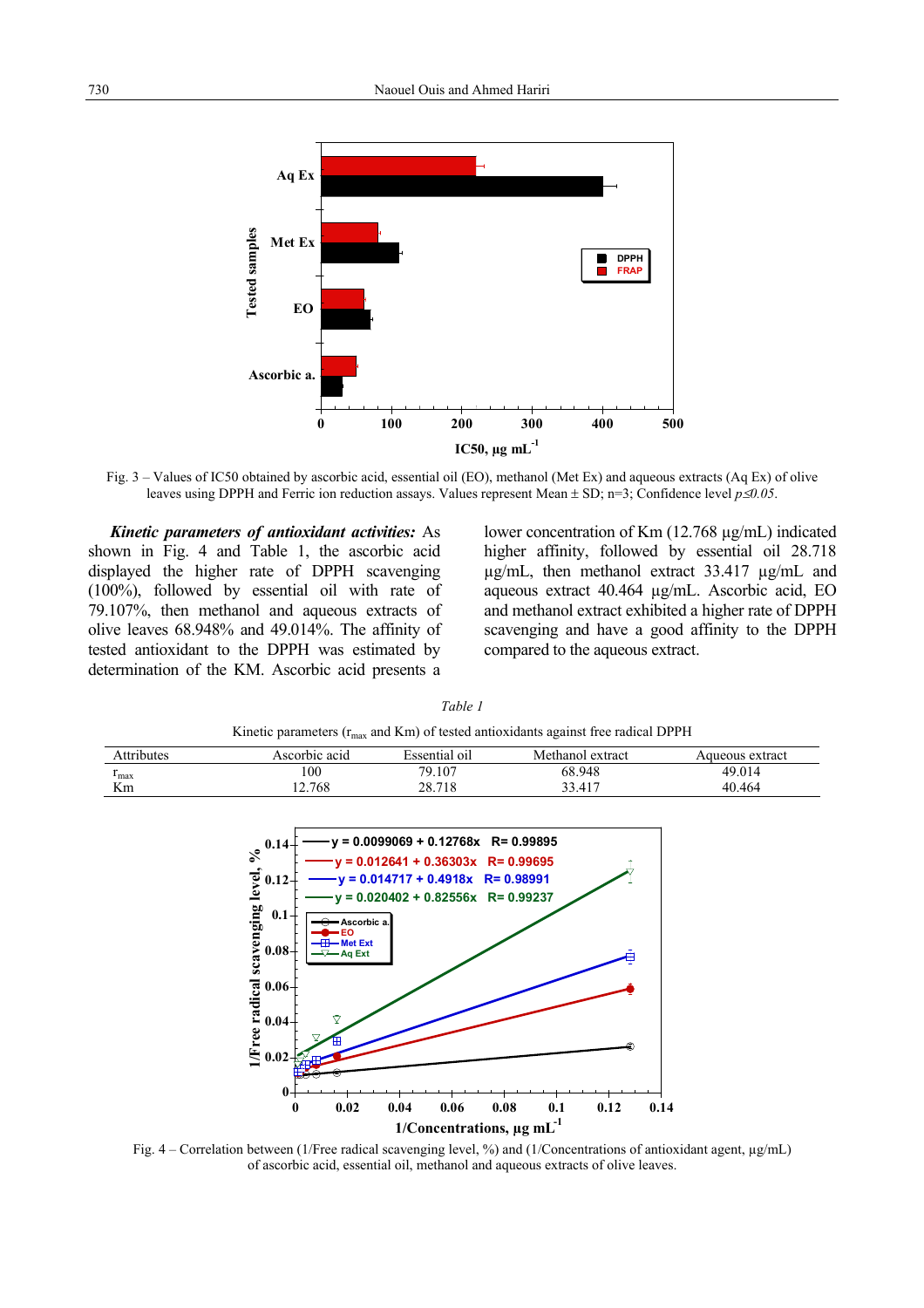

Fig. 5 – Rate of iron reduction by tested antioxidant (ascorbic acid, essential oil, methanol and aqueous extracts of olive leaves).

*Table 2*

Kinetic parameters  $(r_{\text{max}})$  of tested antioxidants for iron reduction.

| <b>Attributes</b>                                      | Ascorbic a. | EС    | Ext<br>Met | Ext<br>Aα |
|--------------------------------------------------------|-------------|-------|------------|-----------|
| Maximal rate of iron reduction $(r_{\text{max}})$      | .763        | 0.660 | 0.600      | 0.400     |
| Optimal concentration of antioxidant used $(\mu g/mL)$ | ن. کان      | 62.1  | 62.S       | 250.0     |

As shown in Fig. 5 and Table 2, the concentration of 62.5 µg/mL of antioxidant is able to exert a maximal rate of iron reduction by ascorbic acid (0.763), essential oil (0.66) and methanol extract (0.6). For aqueous extract of olive leaves, the higher concentration (250 µg/mL) provokes only the rate of 0.4.

### **CONCLUSIONS**

The results from this study demonstrated clearly that essential oil and methanol extract of olive leaves exerts a strong antioxidant potential determined by two methods: DPPH free radical scavenging and ferric ion reduction. Our results denoted that methanol is the most efficient extraction solvent compared to the water solvent. It may provide a valuable source of natural antioxidants for commercial valorization and exploitation. The determination of kinetic parameters of antioxidant activity (r max and Km for DPPH assay, optimal concentration and rate of reduction for FRAP method) gives a new approach and a good explanation of mechanism of action of these tested antioxidants. Furthermore studies on the isolation and quantification of bioactive compounds presents in essential oil and methanol extract are required to help research concerning the bioavailability of these substances for pharmaceutical and clinical studies.

### **REFERENCES**

- 1. F. Rao, Z. Yuting, G. Yiran, L. Fengxia and C. Fang, *Ind. Crop. Prod.,* **2014,** *58*, 265
- 2. H. U. Simon, A. Haj-Yehia and F. Levi-Schaffer, *Apoptosis.,* **2000,** *5*, 415
- 3. A. H. Adebayo, F. H. Song, X. T. Liu, H. Dai, P. Huang and L. X. Zhang, *Int. J. Pharmacol.,* **2014,** *10*, 218
- 4. S. T. Yamuna and P. R. Padma, *J. Pharm. Res.,* **2013,** *7,* 661
- 5. K. Imaida, S. Fukushima, T. Shirai, M. Ohtani, K. Nakanishi and N. Ito, *Carcinogenesis.,* **1983,** *4*, 895
- 6. P. D. Duh, *J. Am. Oil Chem. Soc.,* **1998,** *75*, 455
- 7. L. Lis-Balchin and S. G. Deans, *J. Appl. Microbiol.,* **1997,**  *82***,** 759
- 8. F. A. Al-Bayati, *J. Ethnopharmacol.,* **2008,** *116*, 403
- 9. A. Fabbri, G. Bartoloni, M. Lambardi and S. G. Kailis, "Olive propagation manual", Landlinks, Collingwood, Vic, Australia, 2004, ISBN 0 643 06676 4.
- 10. M. El-kholi, D. Avanzato, J. M. Caballero, K. S. Chartzoulakis, F. Vita Serman and E. Perri, "Following olive footprints (*Olea europaea* L.) cultivation and culture, folklore and history, traditions and uses", Implenta Ligue, Cordoba Spain, 2012, ISSN 1813-9205, ISBN 978 90 6605 734 0.
- 11. T-I. Lafka, A. E. Lazou, V. J. Sinanoglou and E. S. Lazos, *Food Chem.,* **2011,** *125,* 92.
- 12. P. Tiwari, B. Kumar, G. Kaur and H. Kaur, *Int. Pharm. Sci.,*  **2011,** *1*, 98.
- 13. "European Pharmacopoeia", Dritter Nachtrag, 3rd edition Council of Europe, Strasbourg, 2000, p. 499-500.
- 14. Q. Shen, B. Zhang, R. Xu, X. Wang and P. Li, *Anaerobe.,*  **2010,** *16*, 380.
- 15. A. Yildirim, A. Mavi and A. A. Kara, *J. Agric. Food Chem.,* **2001,** *49*, 4083.
- 16. H. Edziri, R. Jaziri, H. Chehab, L. Verschaeve, G. Flamini, D. Boujnah, M. Hammami, M. Ayouni and M. Mastouri, *Heliyon.,* **2019,** *5*, e01604.